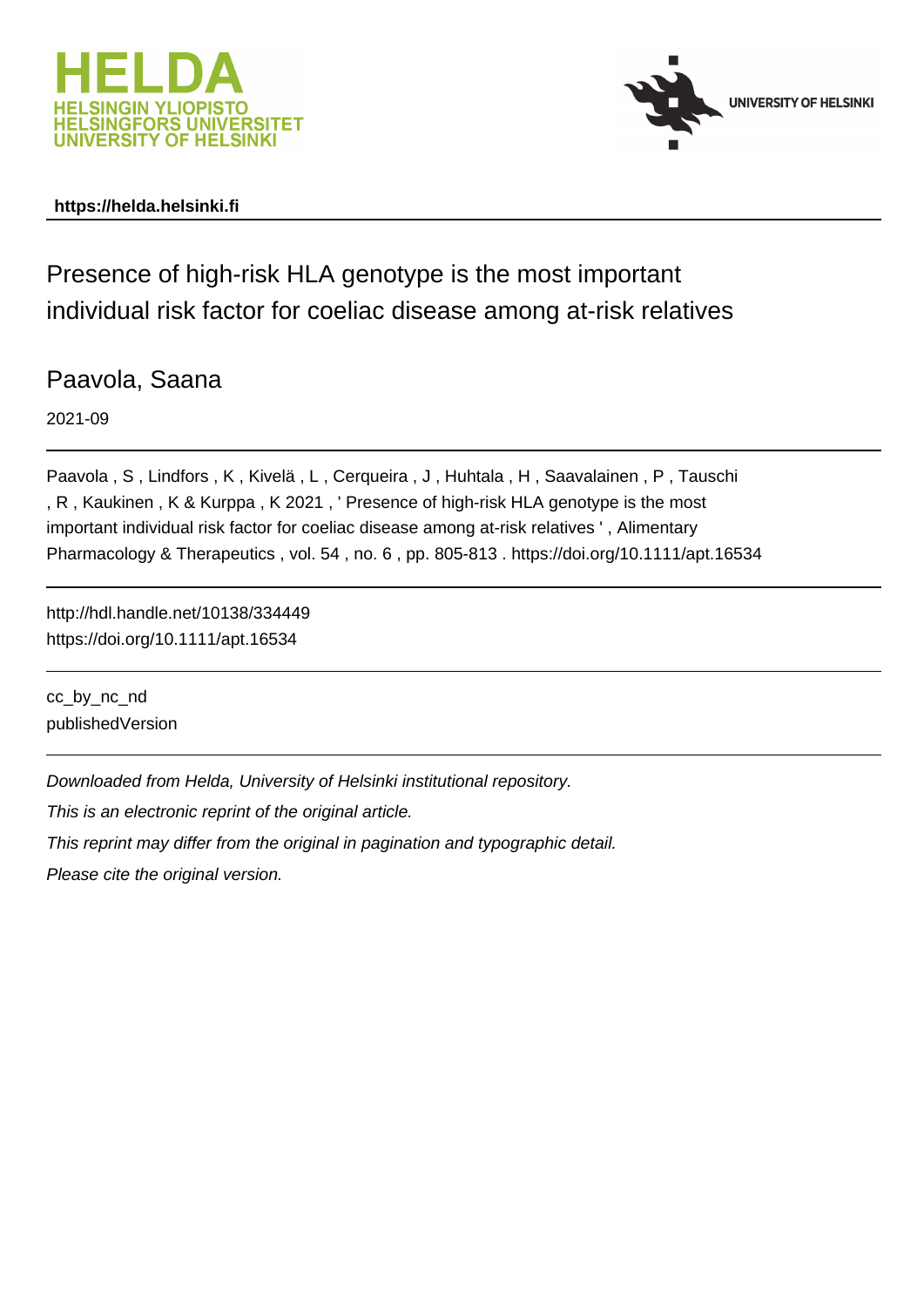DOI: 10.1111/apt.16534

# **Presence of high-risk HLA genotype is the most important individual risk factor for coeliac disease among at-risk relatives**

**Saana Paavola<sup>1</sup>** | **Katri Lindfors<sup>1</sup>** | **Laura Kivelä<sup>1</sup>** | **Juliana Cerqueira<sup>1</sup>** | **Heini Huhtala<sup>2</sup>** | **Päivi Saavalainen<sup>3</sup>** | **Riku Tauschi<sup>1</sup>** | **Katri Kaukinen<sup>1</sup>** | **Kalle Kurppa1,4**

1 Faculty of Medicine and Health Technology, University of Tampere and Tampere University Hospital, Tampere, Finland

<sup>2</sup> Faculty of Social Sciences, University of Tampere, Tampere, Finland

<sup>3</sup>Translational Immunology Research Program, and Department of Medical and Clinical Genetics, University of Helsinki, Helsinki, Finland

4 The University Consortium of Seinäjoki, Seinäjoki, Finland

**Correspondence** Kalle Kurppa, Arvo Ylpön katu 34, 33520, Tampere, Finland.

Email: [kalle.kurppa@tuni.fi](mailto:kalle.kurppa@tuni.fi)

#### **Funding information**

the Foundation for Pediatric Research; the Sigrid Juselius Foundation; the Finnish Medical Foundation; the University Consortium of Seinäjoki; Academy of Finland; the Päivikki and Sakari Sohlberg Foundation; the Competitive State Research Financing of the Expert Area of Tampere University Hospital

#### **Summary**

**Background:** Family screening has been advocated as a means to reduce the major underdiagnosis of coeliac disease. However, the precise risk of the disease in relatives and the impact of patient- and relative-related individual factors remain obscure.

**Aims:** To investigate the individual risk of coeliac disease among patients' relatives.

**Methods:** Altogether 2943 relatives of 624 index patients were assessed for the presence of previous coeliac disease diagnosis, or were screened for the disease. Coeliac disease-associated human leucocyte antigen (HLA) genotype was determined from all participants. The association between individual factors and new screening positivity was assessed by logistic regression.

**Results:** There were 229 previously diagnosed non-index relatives with coeliac disease and 2714 non-affected (2067 first-degree, 647 more distant) relatives. Of these 2714 relatives, 129 (4.8%) were screening-positive (first-degree 5.1%, second-degree 3.6%, more distant 3.5%). The combined prevalence of the previously diagnosed and now detected cases in relatives was 12.2% (6.3% clinically detected, 5.9% screen-detected). In univariate analysis, age <18 years at diagnosis (odds ratio 1.60, 95% CI 1.04-2.45) in index, and age 41-60 years (1.73, 1.10-2.73), being a sibling (1.65, 1.06-2.59) and having the high-risk genotype (3.22, 2.01-5.15 DQ2.5/2.5 or DQ2.5/2.2 vs other risk alleles) in relatives were associated with screening positivity. Only high-risk HLA remained significant (2.94, 1.80-4.78) in multivariable analysis.

**Conclusions:** Unrecognised coeliac disease was common among at-risk relatives even in a country with an active case-finding policy, and also in relatives more distant than first-degree. The presence of a high-risk genotype was the most important predictor for screening positivity. ClinicalTrials.gov identifier NCT03136731.

The Handling Editor for this article was Professor Peter Gibson, and it was accepted for publication after full peer-review.

This is an open access article under the terms of the [Creative Commons Attribution-NonCommercial-NoDerivs](http://creativecommons.org/licenses/by-nc-nd/4.0/) License, which permits use and distribution in any medium, provided the original work is properly cited, the use is non-commercial and no modifications or adaptations are made. © 2021 The Authors. *Alimentary Pharmacology & Therapeutics* published by John Wiley & Sons Ltd.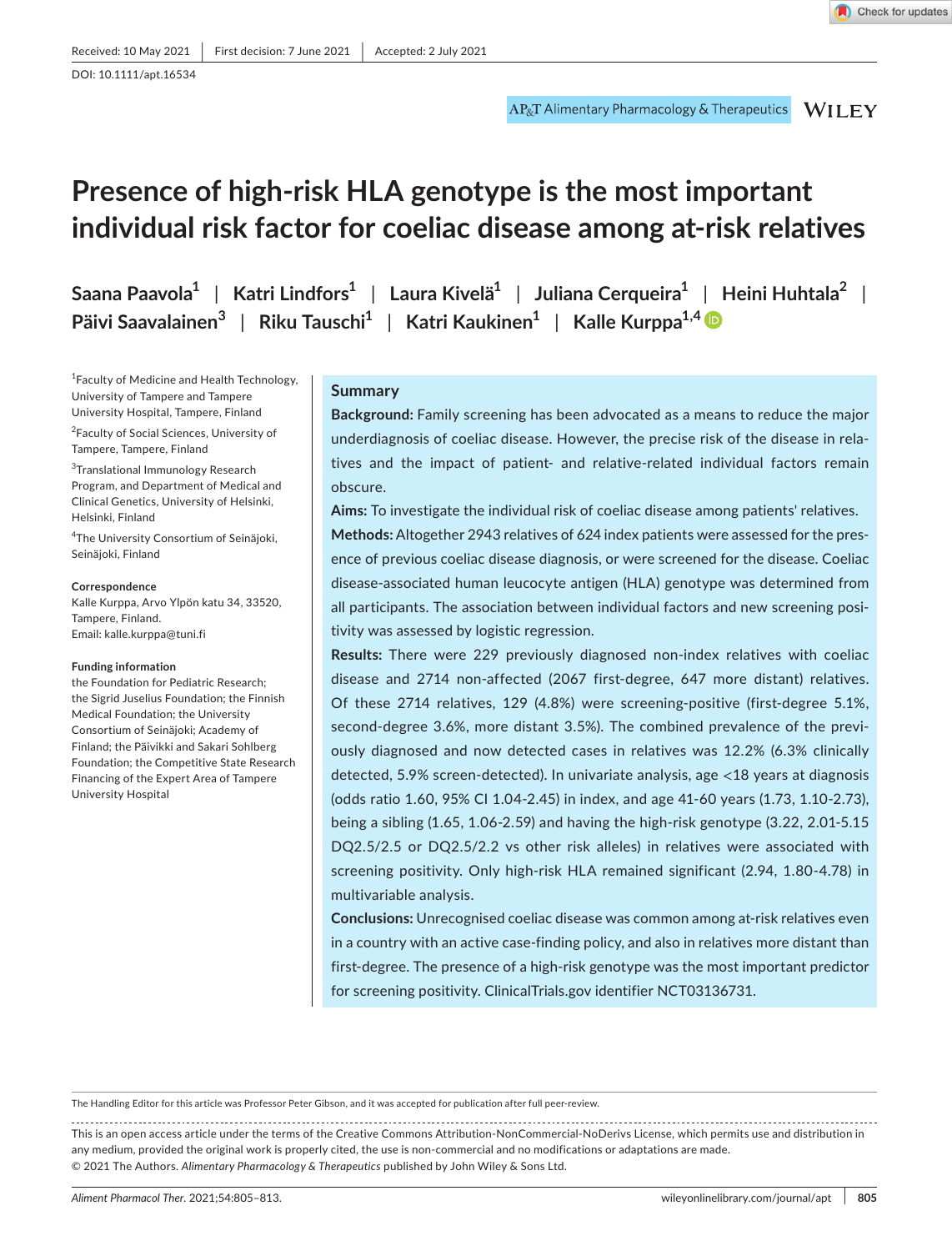# **1** | **INTRODUCTION**

Coeliac disease is a gluten-driven chronic gastrointestinal condition affecting individuals with a predisposing human leucocyte antigen HLA-DQ2 and/or HLA-DQ8 haplogenotype.<sup>1</sup> Estimated prevalence of the disease is up to 1%-3% in general population, but currently, most of the affected patients remain unrecognised.<sup>2-5</sup> This substantial underdiagnosis could be improved by active testing of either specific at-risk groups or even the whole population with serum coeliac autoantibodies. At present, most authorities do not recommend untargeted screening mainly because of inconsistent data on the prognosis of unrecognised coeliac disease at the population level.<sup>6-9</sup> However, particularly, the first-degree (FDR) and, sometimes, also second-degree (SDR) relatives of patients are often considered to have a sufficiently high disease risk to justify screening.<sup>9-13</sup>

Selecting an optimal screening strategy is complicated by a wide variation in the reported family risk<sup>14-16</sup> possibly due to different poorly defined patient- and relative-related individual factors, such as age at screening, gender, HLA haplogenotype and degree of consanguinity.<sup>1,16-23</sup> Limited data on these factors make optimal timing of screening, testing of other than FDRs, and the benefits of genetic risk stratification debatable.<sup>13,15,16,23</sup> The heterogenous and often small study cohorts and different diagnostic outcomes in earlier studies further hamper the interpretation of the results and emphasise the need for additional evidence.<sup>14</sup> Besides optimised implementation of the screenings, better understanding of the individual risk factors could provide novel insights into pathogenesis. In fact, precise risk stratification in coeliac disease is becoming increasingly important as we may be entering the era of primary preventions.  $24,25$ 

Here we aimed to study the impact of various index patient- and relative-related factors on the risk of coeliac disease. This was established by serological and genetic testing of a large and well-defined cohort of relatives of previously diagnosed coeliac disease patients.

### **2** | **METHODS**

#### **2.1** | **Patients and study design**

The study was conducted in Tampere University and Tampere University Hospital. The participants were enrolled by inviting children and adults with previously diagnosed coeliac disease and their close relatives to a voluntary family screening via newspaper announcements and local coeliac societies. The aim was to recruit particularly FDRs and SDRs of the index patients, although more distant relatives could also participate. All subjects reporting coeliac disease, or in the case of children, their parents/caregivers were interviewed systemically by a study nurse or a physician (File S1). Patient records were obtained with participants' permission in order to confirm the original diagnosis and other relevant medical data. Patients with lacking medical records or unclear diagnoses were excluded. Blood samples were collected from all study participants for the determination of coeliac disease serology and HLA type.

The first family member diagnosed was defined as the index if there was more than one coeliac disease patient in the same family. The degree of consanguinity between index patients and relatives was documented based on self-report by the participant or caregivers. The non-index family members were further divided into FDRs (siblings, parents and offspring), SDRs (grandparents, grandchildren, aunts, uncles, nieces, nephews and half-siblings) and more distant (first- and second-degree cousins, great-grandchildren, great-grandparents, great-uncles and great-aunts).<sup>26</sup> The screened relatives were considered to belong to a multiple-case family if they had ≥1 FDR or SDR in addition to the index previously diagnosed with coeliac disease. Families with neither confirmed index patient nor any non-coeliac relatives to screen were excluded, as were individuals found to be unrelated to or having an unclear relation to the index patient.

#### **2.2** | **Ethics**

The study design and recruitment of the participants were approved by the Ethics Committee of Pirkanmaa Hospital District. The Declaration of Helsinki was followed. The participants were informed in advance of the purpose of the study and the significance of the screening results. All participants/caregivers provided written informed consent. The study is registered in ClinicalTrials.gov, identifier number NCT03136731.

# **2.3** | **Clinical data**

Demographic information was collected from all participants. In addition, age at diagnosis, severity of small-bowel mucosal damage $^{27}$ (partial-, subtotal- and total villous atrophy) as reported by the pathologists and the presence of dermatitis herpetiformis or possible autoimmune co-morbidity (eg type 1 diabetes, Sjögren's syndrome, Addison's disease) were recorded from the previously diagnosed coeliac disease patients. Possible symptoms preceding the diagnosis or screening were assessed from the previously diagnosed coeliac disease patients and new screening-positive relatives.

# **2.4** | **Serological testing, genetics and diagnostic outcome**

Serum endomysial (EmA) and tissue transglutaminase antibodies (TGA) were tested from all relatives without previous coeliac disease diagnoses. EmAs were measured by indirect immunofluorescence using the human umbilical cord as an antigen and considering titres 1: ≥5 positive.<sup>28</sup> An enzyme-linked immunosorbent assay (QUANTA Lite h-tTG IgA; INOVA Diagnostics) was used to test TGA, applying a cut-off  $>$ 20 U/L for seropositivity.<sup>29</sup> IgG-class EmA and TGA were used only if IgA deficiency was suspected based on abnormal EmA staining pattern and low TGA.<sup>30</sup>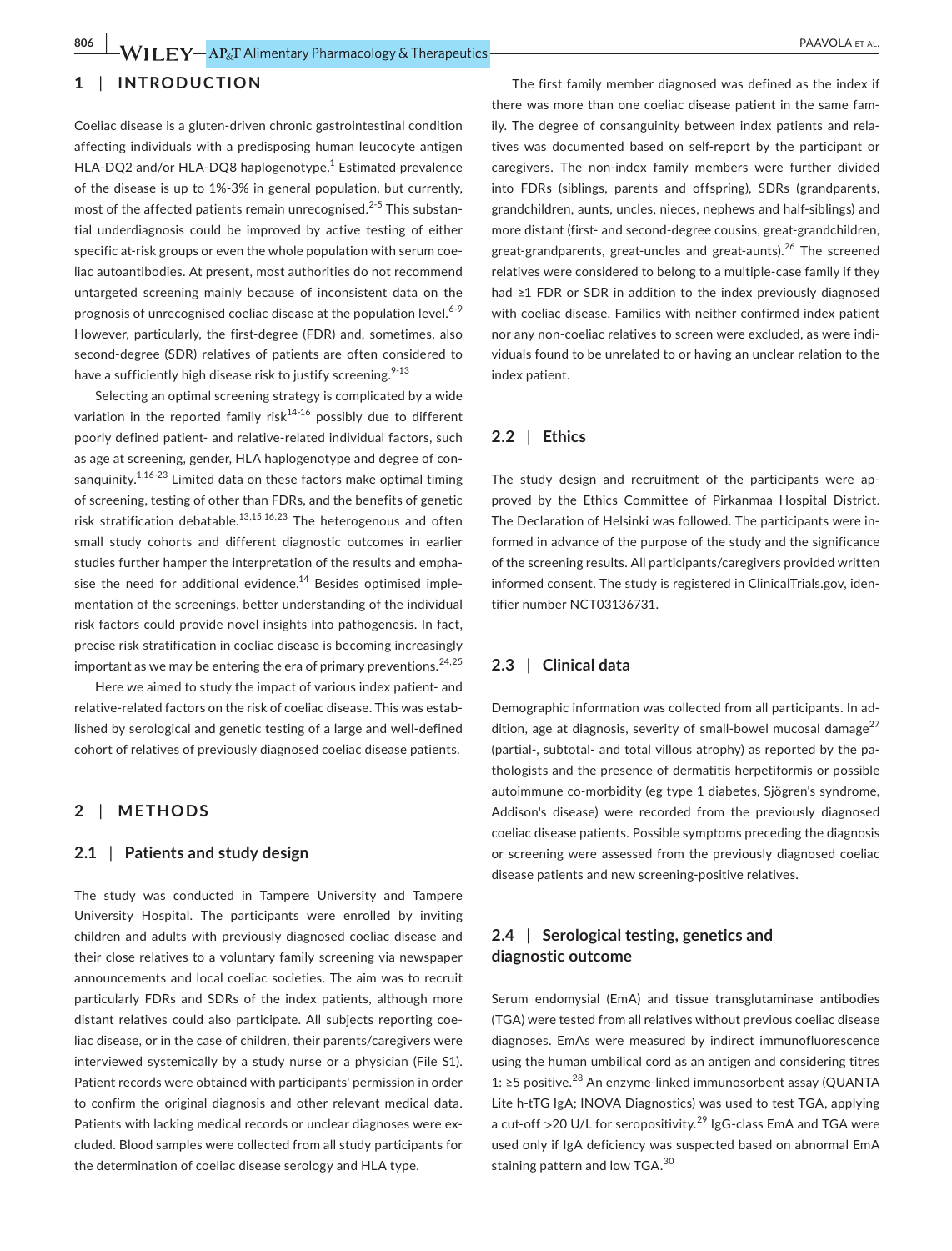Genotyping for the coeliac disease-associated HLA alleles was performed using the SSPTM DQB1 low-resolution kit (Olerup SSP AB), DELFIA® Coeliac Disease Hybridization Assay Kit (PerkinElmer Life and Analytical Sciences, Wallac Oy) or tagging SNP approach.  $31$ The genotypes were categorised based on predisposing alleles for coeliac disease to high risk (A1\*05-B1\*0201/A1\*05-B1\*0201 [DQ2.5/2.5] or A1\*05-B1\*0201/A1\*02-B1\*0202 [DQ2.5/2.2]), intermediate risk (A1\*05-B1\*0201/X [DQ2.5/X], A1\*05-B1\*0201/ A1\*03-B1\*0302 [DQ2.5/8], A1\*02-B1\*0202 [DQ2.2/2.2 and DQ2.2/X], A1\*02-B1\*0202/A1\*03-B1\*0302 [DQ2.2/8] and A1\*03-B1\*0302 [DQ8/8 and DQ8/X]) and low risk (DQ2/DQ8 negative).<sup>32</sup>

The main diagnostic outcome—considered to signify coeliac disease in the present study—was positivity for both TGA and EmA and the presence of the disease-associated HLA DQ2 and/or DQ8 haplotype.23 The possible new seropositive family members were either recruited for prospective studies or received a referral to health care for possible additional investigations or follow-up outside the study protocol.

# **2.5** | **Statistics**

The results are given either as number of cases, percentages, medians with lower and upper quartiles or as odds ratios (OR) with 95% CIs. The FDRs were analysed both as a whole group and also separately (offspring, siblings, parents) and SDRs and more distant relatives as whole groups. Statistical significance of categorical variables was assessed by chi-square test and that of continuous variables by Mann-Whitney test, considering *P* values <0.05 significant. The association between index-related factors and positive screening outcomes was studied by setting the properties of the index as variables for each screened relative. The ORs for new seropositivity were then evaluated by binary logistic regression first in univariate analysis. The reference category was defined as the group with the greatest number of subjects. Next, statistically significant independent risk predictors were determined by multivariable binary logistic regression for characteristics significant in the univariate analysis. Three different models were applied for the multivariable analysis as follows: *Model 1* notifies the significant characteristics of the screened relative excluding HLA, *Model 2* the significant characteristics of both relative and index excluding HLA and *Model 3* the characteristics of *Model 2* and high- vs intermediate-risk HLA of the screened relative. Statistical analyses were performed using either SPSS Statistics for Windows (IBM Corp.) or Confidence Interval Analysis Program<sup>33</sup> as appropriate.

# **3** | **RESULTS**

Altogether 4155 subjects were enrolled (Figure 1). White North European origin was the only ethnic background reported. After applying the exclusion criteria, 624 index patients with coeliac disease and 2943 of their relatives were included. Among the relatives, there were altogether 229 previously diagnosed non-index coeliac disease patients in 152 multiple-case families (Figure 1), including 45 who were screen-detected. The characteristics of the index and nonindex coeliac disease patients are shown in Table S1. The median age of the 2714 relatives without previous coeliac disease diagnosis was 36 (range 1-91) years and 55.5% were females. Altogether 2067 (76.2%) were FDRs (30.1% offspring, 28.9% siblings, 17.2% parents), 534 (19.7%) SDRs and 113 (4.2%) more distant relatives. The distribution of HLA risk alleles did not differ significantly either between men and women or between FDRs, SDRs and more distant relatives (data not shown).

Altogether 129 (4.8%) of the 2714 screened relatives without previously diagnosed coeliac disease were screening-positive (Figure 1), the prevalence being 5.1% in FDRs (siblings 6.5%, parents 4.7%, offspring 4.0%), 3.6% in SDRs and 3.5% in other relatives. The combined prevalence of the newly detected relatives and previous coeliac disease in non-index relatives was 12.2% (6.3% clinically detected, 5.9% screen-detected) as a whole and 12.5% in FDRs, 10.9% in SDRs and 12.8% in more distant relatives (Figure 1). Of the 2714 screened relatives, three had IgA deficiency and one EmA positive subject had negative (19 U/L) TGA. High-risk HLA haplogenotypes were more frequent in the newly detected screening-positive relatives than in screening-negative relatives, whereas the groups were comparable in demographic data, prevalence of multiple-case families and relation with the index (Table 1). The presence of screening positivity was not affected by sex (FDR: sisters 6.2% vs brothers 6.9%, *P* = 0.670; mothers 5.1% vs fathers 4.1%, *P* = 0.591; daughters 4.1% vs sons 4.3%, *P* = 0.766; SDR: women 4.1% vs men 2.9%, *P* = 0.430; more distant relatives: women 3.0% vs men 4.3%, *P* = 1.000). Clinical data were available from 87 of the new screening-positive relatives, of whom 62.1% reported experiencing possible coeliac disease-related symptoms before the study.

When the newly detected screening-positive FDRs ( $n = 106$ ) and SDRs ( $n = 19$ ) were compared, the former were older (median 42 vs 29 years,  $P = 0.007$ ) and less often below 18 years of age (17.9%) vs  $44.4\%$ ,  $P = 0.026$ ) and members of multiple-case families (20.8%) vs  $47.4\%$ ,  $P = 0.020$ ), whereas there were no significant differences between the FDRs and SDRs in sex or distribution of HLA risk alleles (data not shown).

The highest frequencies of both previously diagnosed coeliac disease and screening positivity detected in the present study were seen in subjects aged between 41 and 50 years of age and the lowest frequencies in those older than 60 years (Figure 2). The overall prevalence among relatives was highest in siblings, and there was a trend for decreasing frequency of new screening positivity from siblings to more distant relatives, while the prevalence was distributed more equally among the previously diagnosed patients (Figure 3).

Age below 18 years at diagnosis in index patients and age between 41 and 60 years at screening, being a sibling, and carrying high-risk HLA alleles in relatives were significantly associated with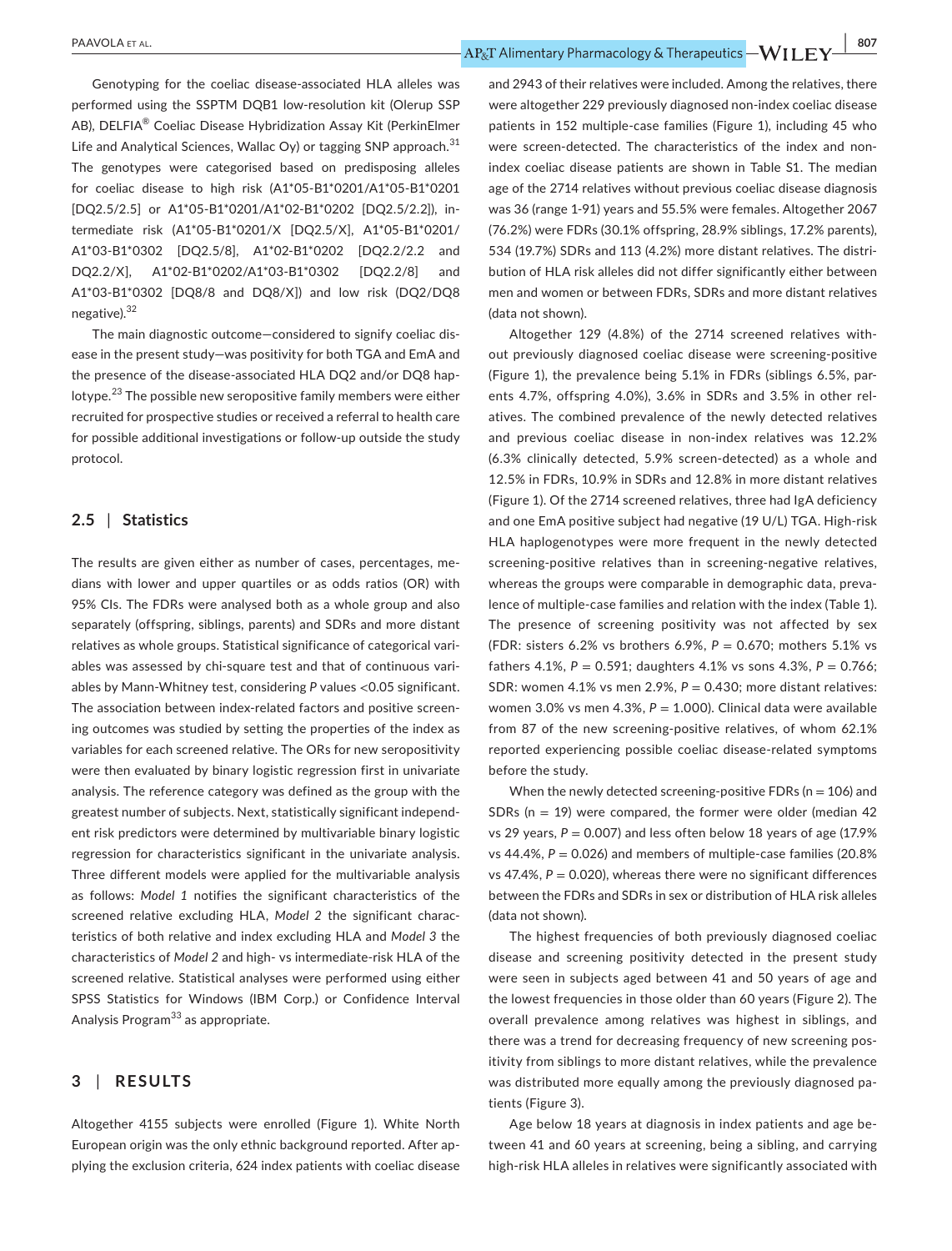

Prevalence of CD in relatives 12.2%

**FIGURE 1** Flowchart of the study. CD, coeliac disease

screening positivity in univariate regression analysis (Table 2). In multivariable analysis, a significant association was observed with being a sibling in *Model 1* (notifying consanguinity and age at screening) and with the presence of high-risk HLA group in *Model 3* (notifying all characteristics significant in univariate analysis) (Table 2).

# **4** | **DISCUSSION**

We found unrecognised coeliac disease to be common (4.8%) among the index patients' relatives despite a high rate of previously diagnosed family members. The combined prevalence of all relatives detected either by clinical suspicion (6.3%) or by present and earlier screening (5.9%) was 12.2%, which is approximately five times our population-based estimate.<sup>4</sup> Most earlier studies have concentrated on FDRs, in whom prevalences have ranged from 1.3% to 44.1%.<sup>14,34</sup> This heterogeneity may be due to differences in the overall incidence of coeliac disease $^1$  and demographic features of the relatives. In fact, most earlier studies have been small and included only a few hundred screened FDRs.<sup>14</sup> Another salient factor may be the definition of screening positivity adopted. The seropositivity definition used here, providing that validated tests are used, may yield less biased

results than duodenal biopsy, which is frequently declined, particularly by asymptomatic screening-positive subjects.<sup>35,36</sup> Serology is actually gaining a more important role in screening studies and even diagnosis, in spite of not yet being a universally accepted diagnostic criterion.<sup>37-39</sup> In the few relatively large studies with at least partially similar design, 4.2%-5.6% of FDRs have been screeningpositive.<sup>36,40,41</sup> Closer to our findings, Rubio-Tapia et al<sup>22</sup> reported a prevalence of 16.4% in FDRs in which they—exceptionally—also counted the proportion (5.1%) of previous diagnoses in non-index family members.

In detailed analysis, siblings had the highest frequency of seropositivity among the FDRs. Despite concurring with previous reports,<sup>14</sup> the differences between consanguinities were smaller here and not significant in multivariable analysis, possibly because confounding factors have not been similarly considered in earlier studies.16,20 Likewise, although the SDRs and more distant relatives had less often newly detected seropositivity than the FDRs, the groups did not differ in either the combined prevalences or multivariable analysis. This might be due to similar HLA distribution within the groups and indicates that coeliac disease risk in other relatives than FDRs is higher than previously thought.<sup>15,39,40</sup> It must be noted, however, that seropositive SDRs belonged more often to multiplecase families than the FDRs, although this was not a significant risk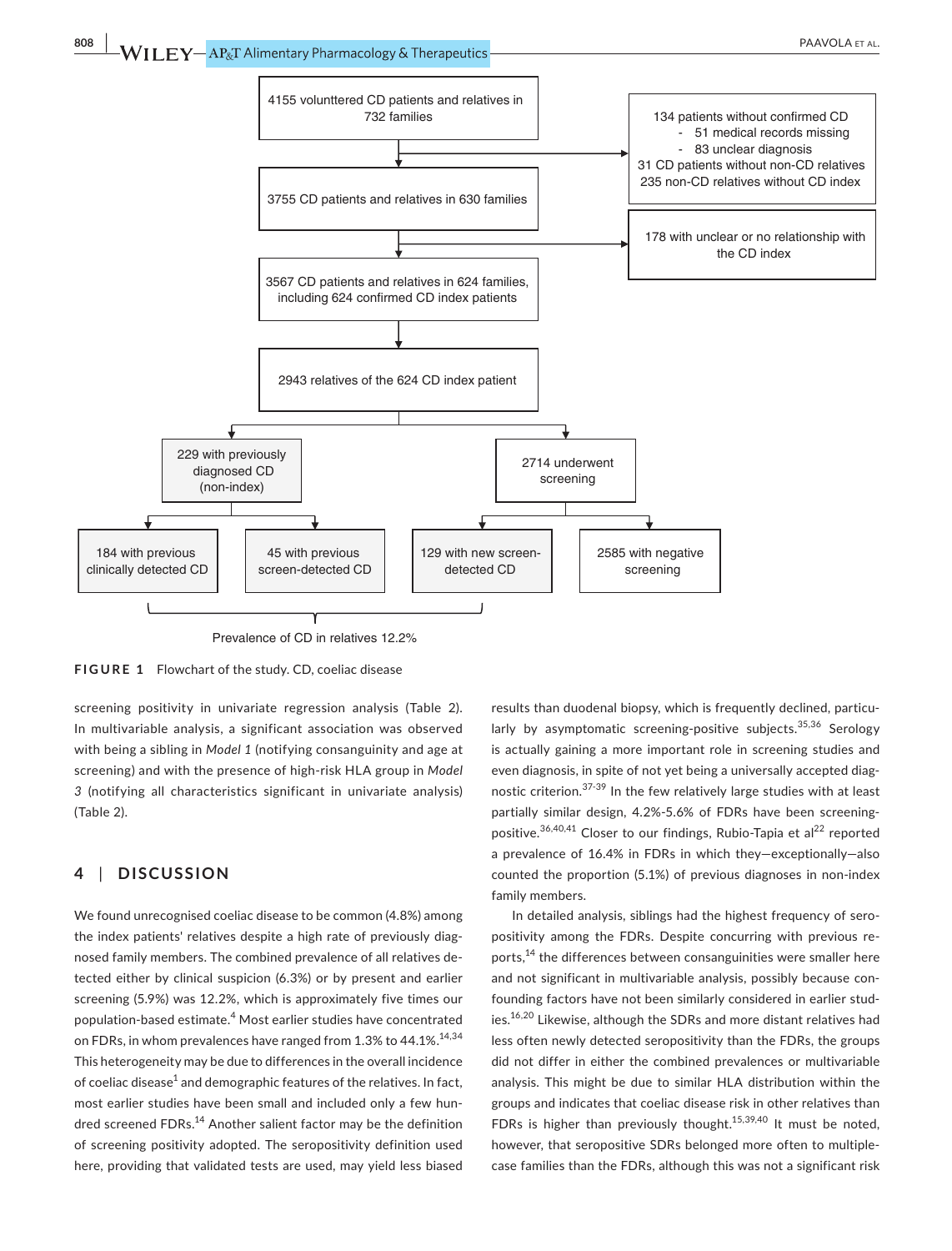**TABLE 1** Clinical characteristics and HLA distribution in 2714 at-risk relatives with positive<sup>a</sup> or negative screening outcome

|                                             | Positive screening,<br>$n = 129$ |      | Negative screening,<br>$n = 2585$ |      |                    |
|---------------------------------------------|----------------------------------|------|-----------------------------------|------|--------------------|
|                                             | $\mathsf{n}$                     | %    | $\mathsf{n}$                      | %    | P value            |
| Age at screening, median $(Q_1, Q_3)$ , y   | 40 (20, 53)                      |      | 36 (17, 55)                       |      | 0.556              |
| Age $<$ 18 y at screening                   | 29                               | 22.7 | 667                               | 26.0 | 0.404              |
| Women                                       | 72                               | 55.8 | 1435                              | 55.5 | 0.946              |
| Member of multiple-case family <sup>b</sup> | 35                               | 27.1 | 631                               | 24.4 | 0.483              |
| Degree of consanguinity with index          |                                  |      |                                   |      |                    |
| First-degree relatives                      | 106                              | 82.2 | 1961                              | 75.9 | 0.260 <sup>c</sup> |
| Sibling                                     | 51                               | 48.1 | 732                               | 37.3 | 0.073 <sup>d</sup> |
| Offspring                                   | 33                               | 31.1 | 783                               | 39.9 |                    |
| Parent                                      | 22                               | 20.8 | 446                               | 22.7 |                    |
| Second-degree relatives <sup>e</sup>        | 19                               | 14.7 | 515                               | 19.9 |                    |
| More distant relatives                      | 4                                | 3.1  | 109                               | 4.2  |                    |
| HLA risk group <sup>t</sup>                 |                                  |      |                                   |      | < 0.001            |
| High <sup>g</sup>                           | 27                               | 26.5 | 156                               | 7.0  |                    |
| Intermediate <sup>h</sup>                   | 75                               | 73.5 | 1394                              | 62.3 |                    |
| Low <sup>i</sup>                            | $\mathbf 0$                      | 0    | 686                               | 30.7 |                    |

<sup>a</sup>Positive endomysium and transglutaminase antibodies and presence of human leucocyte antigen (HLA) DQ2 and/or DQ8.

 $^{\rm b}$ At least two first- or second-degree relatives previously diagnosed with coeliac disease.

c First-degree vs second-degree vs more distant.

dAmong first-degree relatives.

e Grandparent, grandchild, aunt, uncle, niece, nephew, half-sibling.

f Data missing from 376 screened relatives.

g DQ2.5 homozygotes and DQ2.5/2.2.

hDQ2.5 heterozygotes or DQ2.2 and/or DQ8 positive.

i DQ2 and DQ8 negative.



**FIGURE 2** Age distribution at coeliac disease diagnosis in previously diagnosed index patients and non-index relatives with coeliac disease and current age of new screening-positive relatives

factor as such. However, the somewhat arbitrary classification of index in the multiple-case families according to the order of the coeliac disease diagnosis and the general homogeneity of Finnish population may have affected the analysis.<sup>40</sup> Of note, although evidence has been scant,<sup>15</sup> the American College of Gastroenterology recommends screening more distant relatives than FDRs,<sup>13</sup> and our findings give further support for this approach. However, additional studies on this issue are warranted.

Age at screening was not a significant factor associated with screening positivity in multivariable analysis, but the prevalence of affected cases increased from childhood to middle age, after which it decreased. The former is in line with the similar increase in the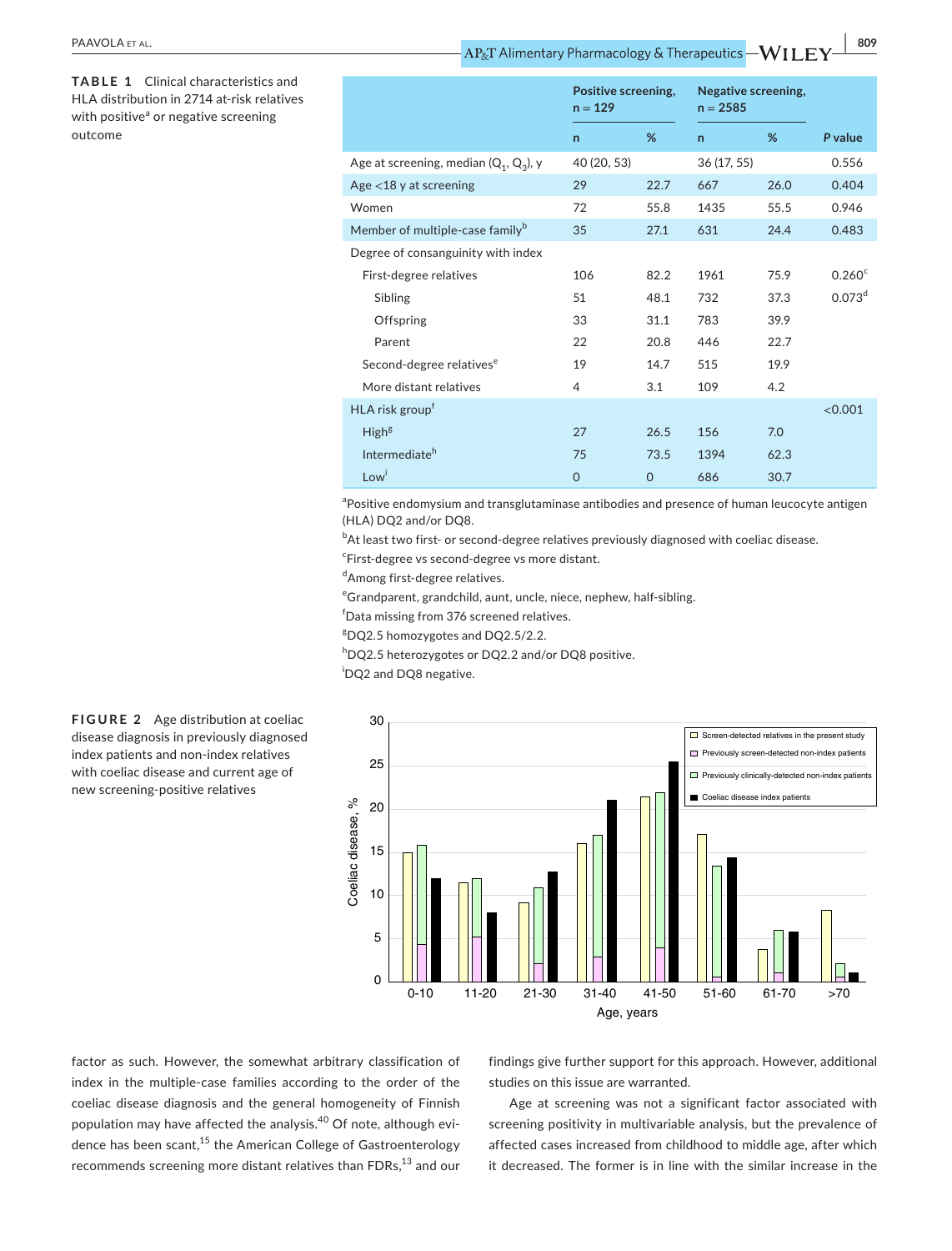



**FIGURE 3** Percentage of coeliac disease in the relatives of index patients, divided according to degree of consanguinity and pathway leading to the diagnosis

TABLE 2 Logistic regression analysis of different index- and relative-related characteristics for positive screening outcome<sup>a</sup> in 2714 atrisk relatives

|                                                         |                     | Multivariable        |                      |                      |  |
|---------------------------------------------------------|---------------------|----------------------|----------------------|----------------------|--|
|                                                         | <b>Univariate</b>   | Model 1 <sup>b</sup> | Model 2 <sup>c</sup> | Model 3 <sup>d</sup> |  |
|                                                         | OR (95% CI)         | OR (95% CI)          | OR (95% CI)          | OR (95% CI)          |  |
| Index characteristics                                   |                     |                      |                      |                      |  |
| Age $<$ 18 y at diagnosis                               | $1.60(1.04 - 2.45)$ |                      | $1.34(0.80 - 2.23)$  | $1.41(0.80 - 2.51)$  |  |
| Women                                                   | $0.73(0.49 - 1.07)$ |                      |                      |                      |  |
| High vs intermediate risk HLA                           | $1.37(0.89 - 2.12)$ |                      |                      |                      |  |
| Dermatitis herpetiformis                                | $0.91(0.55 - 1.52)$ |                      |                      |                      |  |
| Autoimmune co-morbidity                                 | 1.39 (0.86-2.23)    |                      |                      |                      |  |
| TVA vs PVA/SVA                                          | $1.02(0.68 - 1.62)$ |                      |                      |                      |  |
| Relative characteristics                                |                     |                      |                      |                      |  |
| Age $<$ 18 y at screening                               | $0.84(0.55-1.28)$   |                      |                      |                      |  |
| Women                                                   | $1.01(0.71-1.45)$   |                      |                      |                      |  |
| High <sup>e</sup> vs intermediate <sup>f</sup> risk HLA | $3.22(2.01 - 5.15)$ |                      |                      | 2.94 (1.80-4.78)     |  |
| Consanguinity with index                                |                     |                      |                      |                      |  |
| Offspring                                               | $\mathbf{1}$        | $\mathbf{1}$         | $\mathbf{1}$         | $\mathbf{1}$         |  |
| Sibling                                                 | $1.65(1.06 - 2.59)$ | $1.67(1.00-2.79)$    | $1.51(0.88 - 2.58)$  | $1.30(0.71-2.35)$    |  |
| Parent                                                  | $1.17(0.67 - 2.03)$ | $1.58(0.82 - 3.05)$  | $1.29(0.61-2.72)$    | $1.05(0.45 - 2.44)$  |  |
| Second-degree relative                                  | $0.88(0.49-1.57)$   | $0.86(0.48 - 1.55)$  | $0.84(0.46 - 1.52)$  | $0.90(0.46 - 1.76)$  |  |
| More distant relative                                   | $0.87(0.30-2.51)$   | $0.91(0.31 - 2.62)$  | $0.84(0.29-1.27)$    | $1.24(0.41-3.76)$    |  |
| Multiple-case family                                    | $1.15(0.77 - 1.72)$ |                      |                      |                      |  |
| Age at screening, years                                 |                     |                      |                      |                      |  |
| $0 - 20$                                                | $\mathbf{1}$        | $\mathbf{1}$         | $\mathbf{1}$         | $\mathbf{1}$         |  |
| $21 - 40$                                               | $1.06(0.65 - 1.74)$ | $0.97(0.58 - 1.61)$  | $1.01(0.60 - 1.69)$  | $1.06(0.59-1.91)$    |  |
| $41 - 60$                                               | $1.73(1.10-2.73)$   | $1.21(0.71-2.07)$    | $1.30(0.75 - 2.26)$  | $1.62(0.88-2.97)$    |  |
| $61-$                                                   | $0.70(0.37 - 1.33)$ | $0.48(0.23 - 1.01)$  | $0.57(0.26 - 1.27)$  | $0.51(0.19-1.34)$    |  |

Note: Characteristics notified in multivariable analysis were <sup>b</sup>consanguinity with the index and relative's age at screening; <sup>c</sup>model 1 and age of index  $<$ 18 y at diagnosis;  $^{\mathsf{d}}$ model 2 and high vs intermediate risk HLA of relatives.

Abbreviations: OR, odds ratio; PVA, partial villous atrophy; SVA, subtotal villous atrophy; TVA, total villous atrophy.

<sup>a</sup>Positive endomysium and transglutaminase antibodies and presence of human leucocyte antigen (HLA) DQ2 and/or DQ8.

e DQ2.5 homozygotes and DQ2.5/2.2.

f DQ2.5 heterozygotes and DQ2.2 and/or DQ8 positive.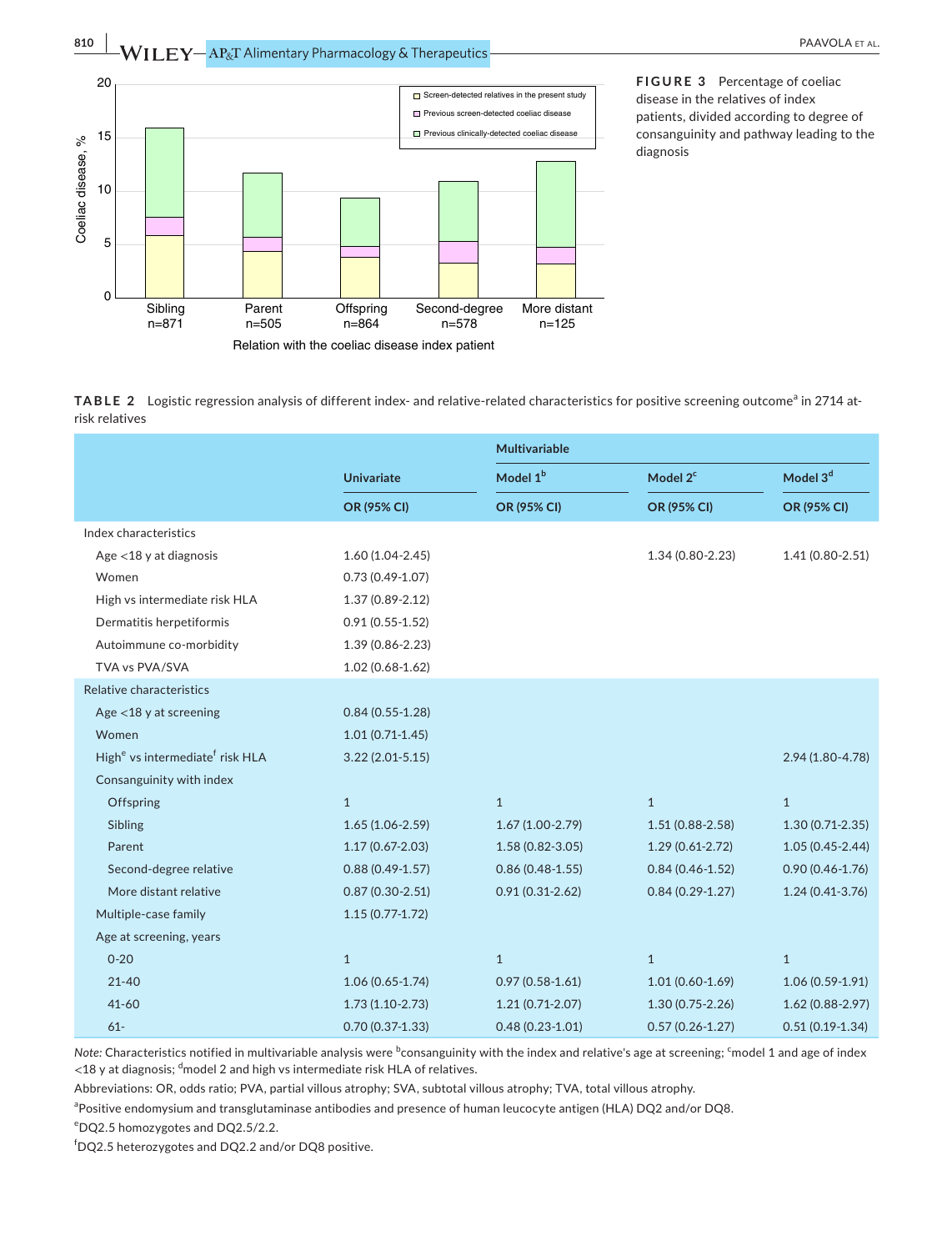overall prevalence of coeliac disease by age,  $4,17,42$  whereas the later decrease could be caused by a higher frequency of seronegative disease among the elderly.<sup>43</sup> Another explanation could be increased mortality in unrecognised diseases, but this is debatable.<sup>44-47</sup> Although interpretation is complicated by temporal changes in the recognition and true prevalence of coeliac disease, $4,48$  our results suggest that age should not affect the implementation of family screening. A more challenging issue is the follow-up of the seronegative relatives.<sup>16,41</sup> Further evidence is needed, but a previously reported peak in the seroconversion rate in early life and possible risk of permanent complications in growing children could justify more frequent re-testing in childhood.<sup>18,49,50</sup> Of note, somewhat contrary to some earlier reports,  $4,14$  sex had no significant effect here. This finding should be interpreted with some caution due to the high proportion of women among the index and non-index patients and possible gender differences in healthcare-seeking behavior.<sup>51</sup> On the other hand, there are also previous reports consistent with our findings<sup>36</sup> and it is possible that stronger HLA risk in family members independent of sex factors might contribute. Unfortunately, we were not able to study the role of symptoms but based on previous evidence they are a poor predictor of coeliac disease in subjects undergoing screening.<sup>52-54</sup>

The presence of a high-risk haplotype was the only factor significantly affecting (OR ~3) the risk of newly identified screening positivity in multivariable analysis and clearly overrode the other hypothesised factors. Similar findings have been reported in a few smaller studies.<sup>16,20</sup> In light of these findings, and that the high-risk haplotype may even increase the risk for complications,<sup>55</sup> determination of the HLA genotype could be beneficial, as it would make it possible to target screening most actively at those with high genetic risk and even to omit testing of low-risk relatives. It must, however, be realised that most of the affected relatives still carry the much more frequent intermediate-risk haplotypes and the majority of cases would thus be missed if only high-risk subjects were included. Although more studies are needed, the role of HLA risk group determination may be more useful in re-screening of initially seronegative relatives, since making a distinction between the high- and intermediate-risk HLA might help to target the possible re-testing, as also suggested by Wessels et al. $^{16}$  In the future, improved genetic score considering the additional contribution of non-HLA coeliac disease risk variants to disease risk of, as well as more precise stratification of the HLA-DQ alleles, might enable more precise screening protocols.56-58 In any case, before a more specific genetic risk score is validated, serological testing of at least all FDRs after an index patient is diagnosed likely remains the simplest and most effective approach for the initial screening.

## **4.1** | **Strengths and limitations**

The main strengths of our study were the exceptionally large and well-defined cohort of index patients and their relatives, the meticulously collected family trees and the knowledge of various individual factors. Furthermore, the screening was conducted with well-validated serological tests, although only IgA class assays were systematically used. As a limitation, we had no exact data on those refusing to participate in the study or the individual symptoms or gluten consumption of the relatives. Furthermore, although largely as a whole, the study may still have been too small to reveal all significant associations in the regression analysis, and the high proportion of previous diagnoses—a sign of active case finding and at-risk group screening—further complicates interpretation of the results. It must also be noted that our participants were ethnically very homogeneous which, although beneficial in association analyses, for example, may overestimate the coeliac disease risk of more distant relatives than FDRs and limit the generalisability of the study.

# **4.2** | **Conclusions**

The prevalence of unrecognised coeliac disease was high in all ages and also in more distant than FDRs despite a high rate of previously diagnosed non-index relatives. Moreover, further supporting more active screening, the diagnostic yield was suboptimal even in a country with high coeliac disease awareness and broad healthcare coverage. The presence of the high-risk genotype is the most important predictor for coeliac disease and HLA determination could thus be useful to target serological screening of at-risk relatives.

#### **ACKNOWLEDGEMENTS**

This study was funded by the Academy of Finland, the Finnish Medical Foundation, the Sigrid Juselius Foundation, the Foundation for Pediatric Research, the Päivikki and Sakari Sohlberg Foundation, the University Consortium of Seinäjoki and the Competitive State Research Financing of the Expert Area of Tampere University Hospital.

*Declaration of personal interest*: None.

#### **AUTHORSHIP**

*Guarantor of the article*: KKu.

*Author contributions*: SP, KL, LK, HH, KKa and KKu designed the study. SP and HH were responsible for statistical analyses. PS, RT, KKa and KKu collected the data. SP and KKu drafted the manuscript and SP wrote the final version. KL, JC, LK, HH, PS, RT, KKa and KKu reviewed the paper for important intellectual content. All authors interpreted the results and approved the final draft submitted.

#### **DATA AVAILABILITY STATEMENT**

The data that support the findings of this study are available on request from the corresponding author. The data are not publicly available due to privacy or ethical restrictions.

```
ORCID
Kalle Kurppa https://orcid.org/0000-0003-4757-2164
```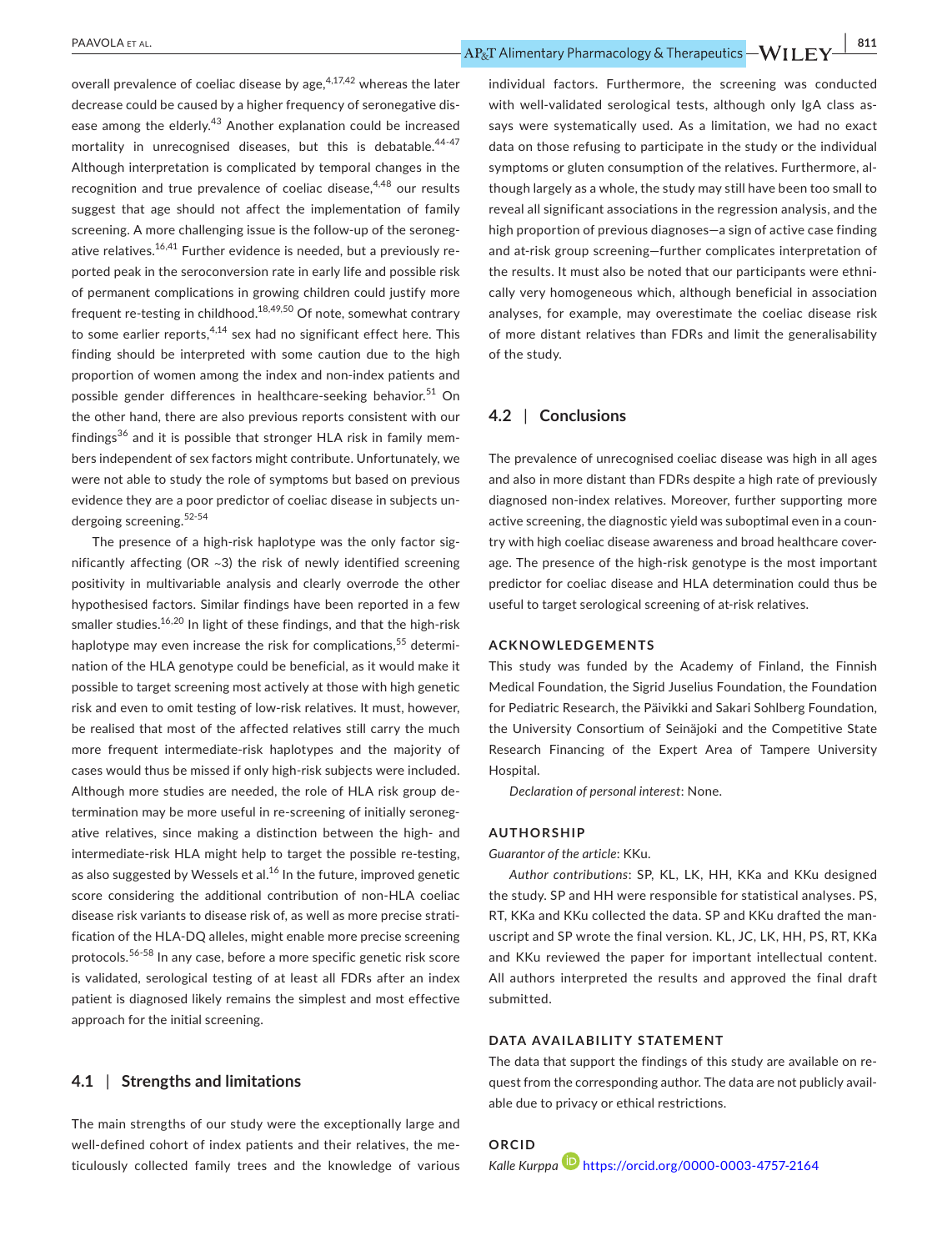### **REFERENCES**

- 1. Lindfors K, Ciacci C, Kurppa K, et al. Coeliac disease. *Nat Rev Dis Primers*. 2019;5:3.
- 2. Dubé C, Rostom A, Sy R, et al. The prevalence of celiac disease in average-risk and at-risk Western European populations: a systematic review. *Gastroenterology*. 2005;128:57-67.
- 3. Singh P, Arora A, Strand TA, et al. Global prevalence of celiac disease: Systematic review and meta-analysis. *Clin Gastroenterol Hepatol*. 2018;16:823.e2-836.e2.
- 4. Lohi S, Mustalahti K, Kaukinen K, et al. Increasing prevalence of coeliac disease over time. *Aliment Pharmacol Ther*. 2007; 26: 1217-1225.
- 5. Popp A, Kivelä L, Fuchs V, Kurppa K. Diagnosing celiac disease: Towards wide-scale screening and serology-based criteria? *Gastroenterol Res Pract*. 2019;2019:2916024.
- 6. Ludvigsson JF, Card TR, Kaukinen K, et al. Screening for celiac disease in the general population and in high-risk groups. *United European Gastroenterol J*. 2015;3:106-120.
- 7. Koskinen I, Virta LJ, Huhtala H, Ilus T, Kaukinen K, Collin P. Overall and cause-specific mortality in adult celiac disease and dermatitis herpetiformis diagnosed in the 21st century. *Am J Gastroenterol*. 2020;115:1117-1124.
- 8. Lebwohl B, Green PHR, Söderling J, Roelstraete B, Ludvigsson JF. Association between celiac disease and mortality risk in a Swedish population. *JAMA*. 2020;323:1277-1285.
- 9. Bibbins-Domingo K, Grossman DC, Curry SJ, et al. Screening for celiac disease: US Preventive Services Task Force recommendation statement. *JAMA*. 2017;317:1252-1257.
- 10. Downey L, Houten R, Murch S, Longson D. Recognition, assessment, and management of coeliac disease: summary of updated NICE guidance. *BMJ*. 2015;351:h4513.
- 11. Hill ID, Dirks MH, Liptak GS, et al. Guideline for the diagnosis and treatment of celiac disease in children: recommendations of the North American Society for Pediatric Gastroenterology, Hepatology and Nutrition. *J Pediatr Gastroenterol Nutr*. 2005;40:1-19.
- 12. Husby S, Koletzko S, Korponay-Szabó IR, et al. European Society for Pediatric Gastroenterology, Hepatology, and Nutrition guidelines for the diagnosis of coeliac disease. *J Pediatr Gastroenterol Nutr*. 2012;54:136-160.
- 13. Rubio-Tapia A, Hill ID, Kelly CP, Calderwood AH, Murray JA. American College of Gastroenterology clinical guideline: diagnosis and management of celiac disease. *Am J Gastroenterol*. 2013;108:656-677.
- 14. Singh P, Arora S, Lal S, Strand TA, Makharia GK. Risk of celiac disease in the first- and second-degree relatives of patients with celiac disease: a systematic review and meta-analysis. *Am J Gastroenterol*. 2015;110:1539-1548.
- 15. Book L, Zone JJ, Neuhausen SL. Prevalence of celiac disease among relatives of sib pairs with celiac disease in U.S. families. *Am J Gastroenterol*. 2003;98:377-381.
- 16. Wessels MMS, de Rooij N, Roovers L, Verhage J, de Vries W, Mearin ML. Towards an individual screening strategy for first-degree relatives of celiac patients. *Eur J Pediatr*. 2018;177:1585-1592.
- 17. Vilppula A, Collin P, Mäki M, et al. Undetected coeliac disease in the elderly: a biopsy-proven population-based study. *Dig Liver Dis*. 2008;40:809-813.
- 18. Hagopian W, Lee H-S, Liu E, et al. Co-occurrence of type 1 diabetes and celiac disease autoimmunity. *Pediatrics*. 2017;140:e20171305.
- 19. Vilppula A, Kaukinen K, Luostarinen L, et al. Increasing prevalence and high incidence of celiac disease in elderly people: a populationbased study. *BMC Gastroenterol*. 2009;9:49.
- 20. Bourgey M, Calcagno G, Tinto N, et al. HLA related genetic risk for coeliac disease. *Gut*. 2007;56:1054-1059.
- 21. Choung RS, Mills JR, Snyder MR, Murray JA, Gandhi MJ. Celiac disease risk stratification based on HLA-DQ heterodimer (HLA-DQA1

~ DQB1) typing in a large cohort of adults with suspected celiac disease. *Hum Immunol*. 2020;81:59-64.

- 22. Rubio–Tapia A, Van Dyke CT, Lahr BD, et al. Predictors of family risk for celiac disease: a population-based study. *Clin Gastroenterol Hepatol*. 2008;6:983-987.
- 23. Pietzak MM, Schofield TC, McGinniss MJ, Nakamura RM. Stratifying risk for celiac disease in a large at-risk united states population by using HLA alleles. *Clin Gastroenterol Hepatol*. 2009;7:966-971.
- 24. Agardh D, Aronsson A. *Prevention of celiac disease in Skåne (in Swedish - prevention av celiaki i Skåne)*. Clinical trials, Lund University. 2021.
- 25. Andrén Aronsson C, Lee HS, Koletzko S, et al. Effects of gluten intake on risk of celiac disease: a case-control study on a Swedish birth cohort. *Clin Gastroenterol Hepatol*. 2016;14:403-409.
- 26. Ohayon MM, Black J, Krystal AD, et al. Longitudinal study of narcolepsy symptoms in first, second, and third-degree relatives of simplex and multiplex narcolepsy families. *Sleep Med*. 2019;53:88-93.
- 27. Kröger S, Kurppa K, Repo M, et al. Severity of villous atrophy at diagnosis in childhood does not predict long-term outcomes in celiac disease. *J Pediatr Gastroenterol Nutr*. 2020;71:71-77.
- 28. Ladinser B, Rossipal E, Pittschieler K. Endomysium antibodies in coeliac disease: an improved method. *Gut*. 1994;35:776-778.
- 29. Ylönen V, Lindfors K, Repo M, et al. Non-biopsy serology-based diagnosis of celiac disease in adults is accurate with different commercial kits and pre-test probabilities. *Nutrients*. 2020;12:2736.
- 30. Korponay-Szabó IR, Dahlbom I, Laurila K, et al. Elevation of IgG antibodies against tissue transglutaminase as a diagnostic tool for coeliac disease in selective IgA deficiency. *Gut*. 2003;52:1567-1571.
- 31. Monsuur AJ, de Bakker PIW, Zhernakova A, et al. Effective detection of human leukocyte antigen risk alleles in celiac disease using tag single nucleotide polymorphisms. *PLoS ONE*. 2008;3:e2270.
- 32. Romanos J, van Diemen CC, Nolte IM, et al. Analysis of HLA and non-HLA alleles can identify individuals at high risk for celiac disease. *Gastroenterology*. 2009;137:834.e3-840.e3.
- 33. Altman DG, Machin D, Bryant TN, Gardner MJ. *Statistics with Confidence: Confidence Intervals and Statistical Guidelines*. 2nd edn. London: BMJ Books; 2000.
- 34. Tursi A, Brandimarte GM, Inchingolo CD. Effectiveness of the sorbitol H2 breathing test in detecting histological damage among relatives of coeliacs. *Scand J Gatroenterol*. 2003;38:727-731.
- 35. Taavela J, Koskinen O, Huhtala H, et al. Validation of morphometric analyses of small-intestinal biopsy readouts in celiac disease. *PLoS ONE*. 2013;8:e76163.
- 36. Fasano A, Berti I, Gerarduzzi T, et al. Prevalence of celiac disease in at-risk and not-at-risk groups in the United States: a large multicenter study. *Arch Intern Med*. 2003;163:286-292.
- 37. Katz KD, Rashtak S, Lahr BD, et al. Screening for celiac disease in a North American population: sequential serology and gastrointestinal symptoms. *Am J Gastroenterol*. 2011;106:1333-1339.
- 38. Fuchs V, Kurppa K, Huhtala H, et al. Serology-based criteria for adult coeliac disease have excellent accuracy across the range of pre-test probabilities. *Aliment Pharmacol Ther*. 2019;49:277-284.
- 39. Penny HA, Raju SA, Sanders DS. Progress in the serology-based diagnosis and management of adult celiac disease. *Expert Rev Gastroenterol Hepatol*. 2020;14:147-154.
- 40. Fraser JS, King AL, Ellis HJ, et al. An algorithm for family screening for coealic disease. *World J Gastroenterol*. 2006;12:7805-7809.
- 41. Uenishi RH, Gandolfi L, Almeida LM, et al. Screening for celiac disease in 1st degree relatives: a 10-year follow-up study. *BMC Gastroenterol*. 2014;14:36.
- 42. Mäki M, Mustalahti K, Kokkonen J, et al. Prevalence of celiac disease among children in finland. *N Engl J Med*. 2003;348:2517-2524.
- 43. Salmi TT, Collin P, Korponay-Szabo IR, et al. Endomysial antibodynegative coeliac disease: clinical characteristics and intestinal autoantibody deposits. *Gut*. 2006;55:1746-1753.